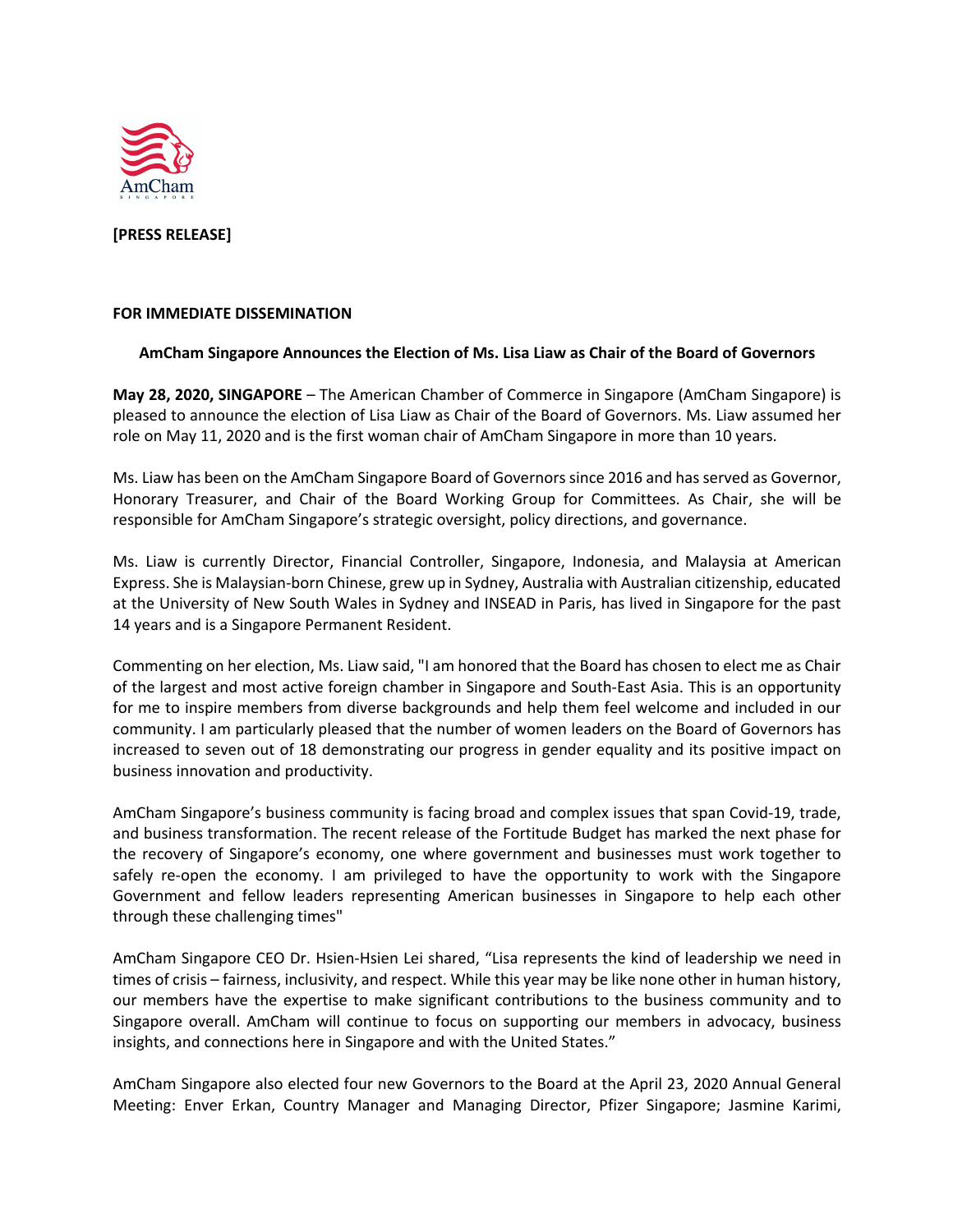Assistant General Counsel, Regional Counsel, FMC Asia Pacific; Elisa Mallis, APAC, Managing Director & VP, Center for Creative Leadership; and Monisha Oberoi, ASEAN Head, C&SI Delivery, IBM. Elected for a second term were Governors Choo Hua Wee, Director and Head of Government Relations, Asia Pacific and Japan, HP Inc. and Kevin Wo, Managing Director, Microsoft Singapore.

# *About AmCham Singapore*

Established in 1973, the American Chamber of Commerce in Singapore (AmCham Singapore) is the largest and the most active international business association in Singapore and Southeast Asia, with over 4,700 members representing nearly 600 companies. Our Chamber is comprised of 13 industry-specific committees and conducts nearly 200 events per year.

The AmCham Singapore Board of Governors include:

- Lisa Liaw, Director Financial Controller, Singapore, Malaysia & Indonesia, American Express
- Daphne Au, Regional Head of APAC, Regulatory, Government Affairs & Public Policy, AIG APAC Holdings
- Jonathan S. Collard, Vice President, Asia Pacific, Government Affairs & Policy, Johnson & Johnson
- Enver Erkan, Country Manager and Managing Director, Pfizer Singapore
- Simon Kahn, Chief Marketing Officer Asia Pacific, Google
- Jasmine Karimi, Assistant General Counsel, Regional Counsel, FMC Asia Pacific
- David Katz, Director, Public Affairs, Asia Pacific, KKR
- Peta Latimer, CEO, Mercer
- Elisa Mallis, APAC, Managing Director & VP, Center for Creative Leadership
- Monisha Oberoi, ASEAN Head, C&SI Delivery, IBM
- Steven R. Okun, Founder & CEO, APAC Advisors
- Emre Olcer, President, South East Asia, Mondeléz International Inc.
- Sean Parish, Vice President Finance, Asia Pacific, West Pharmaceutical Services
- Adam Abdur Rahman, Managing Director, Corporate Affairs, Citi Singapore & ASEAN
- Shakilla Shahjihan, Divisional Vice President, Government Affairs, Asia Pacific & Japan, Abbott Laboratories
- Jannik Termansen, Regional Director, Government Affairs & Markets, 3M Asia Pacific
- Choo Hua Wee, Director and Head of Government Relations, Asia Pacific and Japan, HP Inc.
- Kevin Wo, Managing Director, Microsoft Singapore.

AmCham is a forward-thinking, business-progressive association. Our mission is to create value for our members by providing advocacy, business insights, and connections. Our membership includes American companies and Singaporean and third-country companies with significant U.S. business interests. AmCham is an independent, non-partisan business organization. We are a member of the 28-chamberstrong AmChams of Asia Pacific (AAP).

Our goal is to provide information and facilitate the access and connections that give members insight into the local, regional, and global operating environment, enhance their professional capabilities, and enable them to make well-informed business decisions. For more information about AmCham Singapore, visit www.amcham.com.sg.

### **For more information, please contact:**